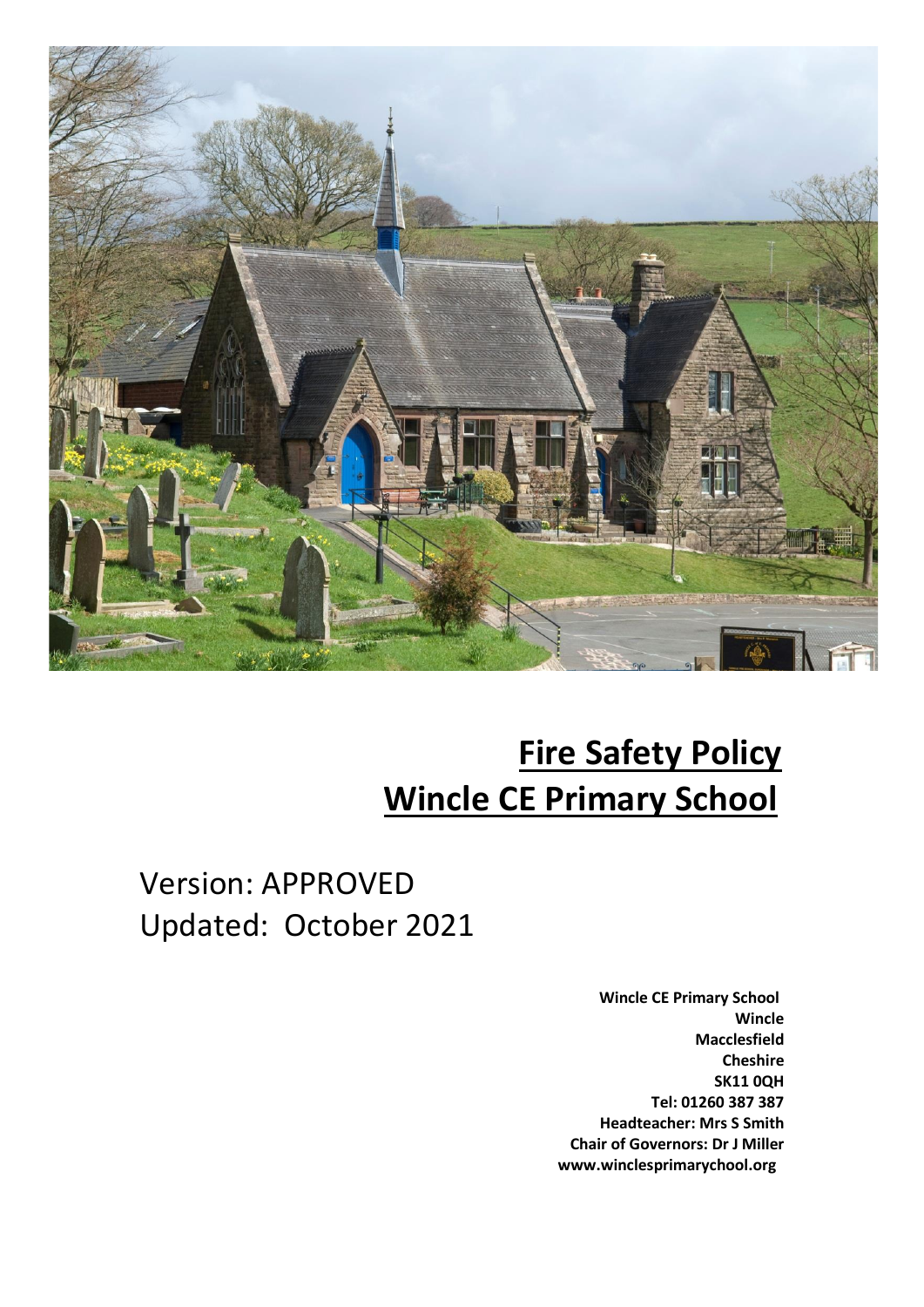

# FIRE SAFETY POLICY

# Wincle C of E Primary **School**

# Wincle, Nr Macclesfield

This policy only comes into force when all the deficiencies with the Fire Risk Assessment report have been completed to a satisfactory level.

FireRiskAssessments.com Version <sup>26</sup> -003-16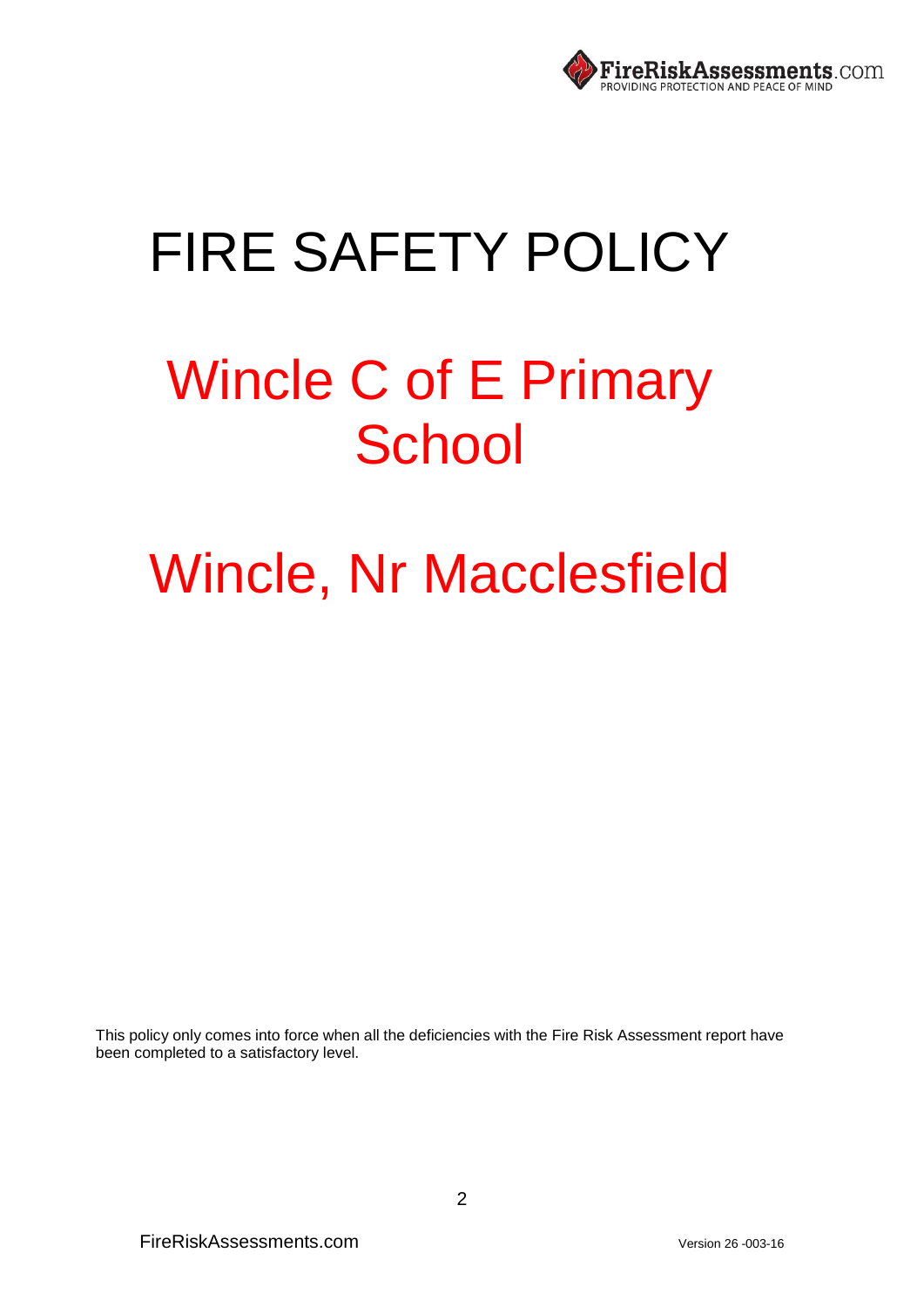

### **Contents**

|                                                | <b>Page</b>    |
|------------------------------------------------|----------------|
| <b>Policy Statement</b>                        | 3              |
| Fire Safety Legislation                        | 3              |
| The Regulatory Reform (Fire Safety) Order 2005 | 3              |
| Duties of the Responsible Person               | 3              |
| <b>Management Responsibilities</b>             | 4              |
| <b>Employer Responsibilities</b>               | 4              |
| <b>Fire Risk Assessment</b>                    | 4              |
| Reducing the Risk and Spread of Fire           | 4              |
| Providing a Safe Means of Escape               | 5              |
| <b>Emergency Lighting</b>                      | 5              |
| <b>Fire Safety Signs</b>                       | 5              |
| <b>Fire Fighting Equipment</b>                 | 5              |
| Fire Detection & Warning System                | 6              |
| <b>Emergency Plan</b>                          | 6              |
| <b>Fire Procedures</b>                         | 6              |
| Fire Safety Training of Employees              | 6              |
| <b>Fire Drills</b>                             | $\overline{7}$ |
| <b>Policy Review</b>                           | $\overline{7}$ |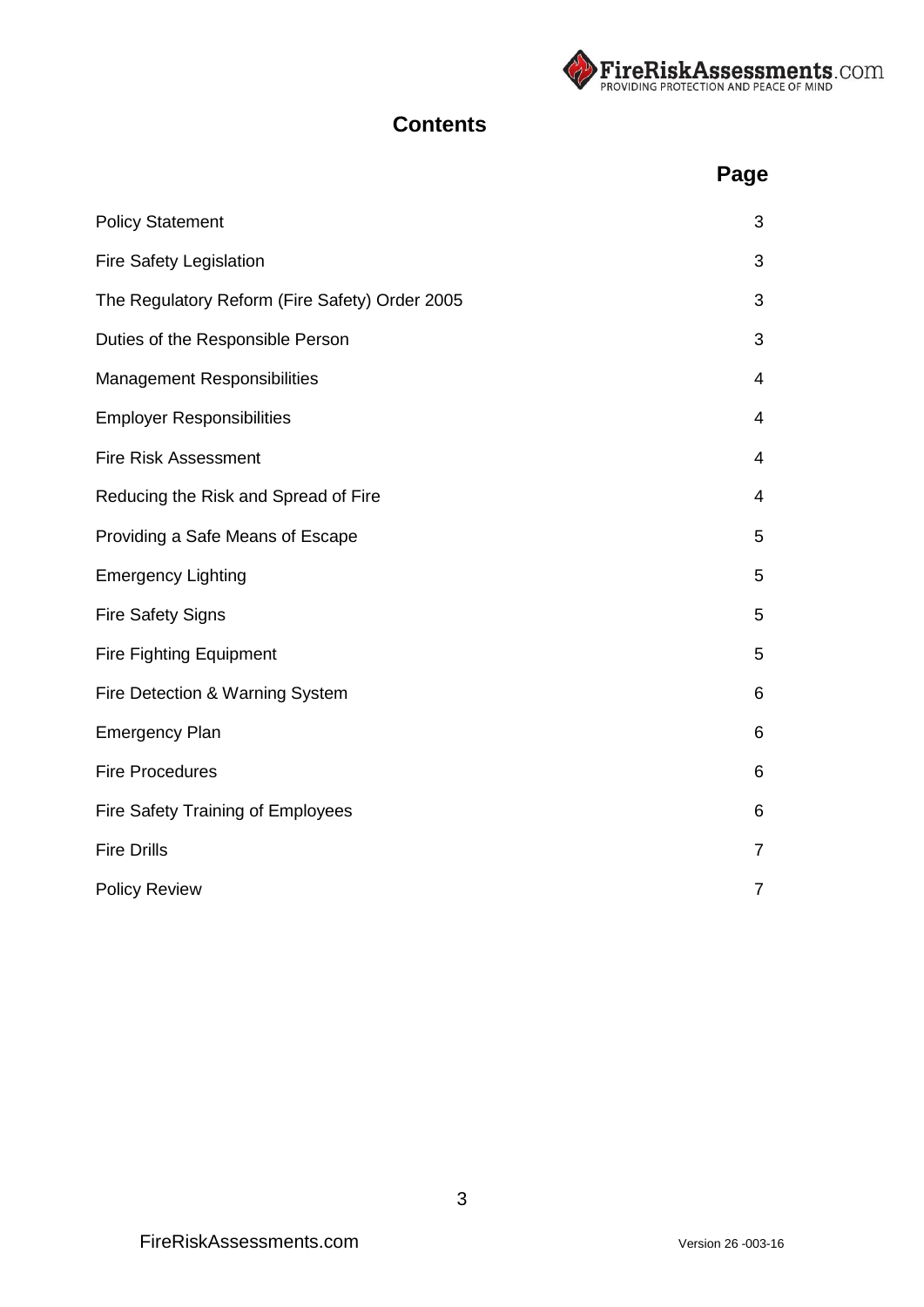| <b>Version control</b> | <b>BEIreRiskAssessments.com</b><br>PROVIDING PROTECTION AND PEACE OF MIND        |
|------------------------|----------------------------------------------------------------------------------|
| Date updated:          | <b>Brief summary of changes:</b>                                                 |
| October 2021           | Removal of the addendum related to covid-19 pandemic as fire doors are now shut. |

Our school's vision:

*Wincle School creates an enriching and outstanding rural education, nurturing the whole individual: body, mind and soul, inspiring rounded, happy, courageous children who exhibit a passion for learning, a confident faith, a loving concern for community and an inclusive respect for all.*

We encourage our pupils to 'Shine like Stars' (Philippians 2:15) and to do this run with the following acronym:

|  |                 | No act of kindness, no matter how small, is ever wasted." Aesop                                                                     |
|--|-----------------|-------------------------------------------------------------------------------------------------------------------------------------|
|  |                 | We would like our pupils to have the confidence to know that they can make a difference: have hope for the                          |
|  | Service         | future.                                                                                                                             |
|  |                 | We encourage our pupils to challenge injustice and inequality                                                                       |
|  |                 | $\sqrt{\chi}$ Our principles are founded on the truth that we are loved by the Father, Saved by the Son and Sanctified by           |
|  |                 | the Holy Spirit.                                                                                                                    |
|  | Theology        | $\hat{\times}$ We want to ignite passion and curiosity for learning, providing an exciting curriculum to inspire all learners to be |
|  |                 | the best they can be.                                                                                                               |
|  |                 | We encourage our pupils to show integrity                                                                                           |
|  |                 | We would like our pupils to have the courage to fight for what is important                                                         |
|  | <b>Attitude</b> | ☆<br>When things are challenging, we would like our pupils to display perseverance and not give up.                                 |
|  |                 | Learn from yesterday, live for today, hope for tomorrow" Albert Einstein                                                            |
|  |                 | We nurture the whole individual: body, mind and soul<br>57                                                                          |
|  |                 | We encourage the pupils to respect every living creature and show compassion.                                                       |
|  | Relationships   | We would like our children to treat other people as they would like to be treated following Jesus' example.                         |
|  |                 | We are all unique                                                                                                                   |
|  |                 | We help all children build trusting relationships $\sqrt{\lambda}$                                                                  |
|  |                 | Clothe yourselves with compassion, kindness, humility, gentleness and patience.' (Colossians 3:12)                                  |
|  | Shine like      | the Light of the world; he who follows Me will not walk in the darkness, but will have the Light of life."<br><del>√≻</del> "I      |
|  | stars           | (John 8:12)                                                                                                                         |
|  |                 | We would like our pupils to shine in their behaviour, attitudes, relationships and learning.                                        |
|  |                 |                                                                                                                                     |

### **Policy Statement**

This policy applies to all employees.

It is school policy to protect the welfare of its employees, visitors and contractors against the incidence of fire by complying with Fire Safety Legislation.

This document provides a framework for the Management and Employees to plan, organise, control, monitor and review the protective and preventative measures in relation to Fire Safety. The Fire Safety policy will be subject to review on an annual basis.

Procedures will be established for the safe evacuation from buildings and sufficient staff will be trained to implement these procedures.

## **Fire Safety Legislation**

### **The Regulatory Reform (Fire Safety) Order 2005**

The Regulatory Reform (Fire safety) Order 2005 came into effect on 1<sup>st</sup> October 2006. These Regulations replace all existing Fire Safety Legislation with a risk-based regime. The responsibility for the safety of the occupants and those who might be affected by a fire rests with a defined 'Responsible Person'.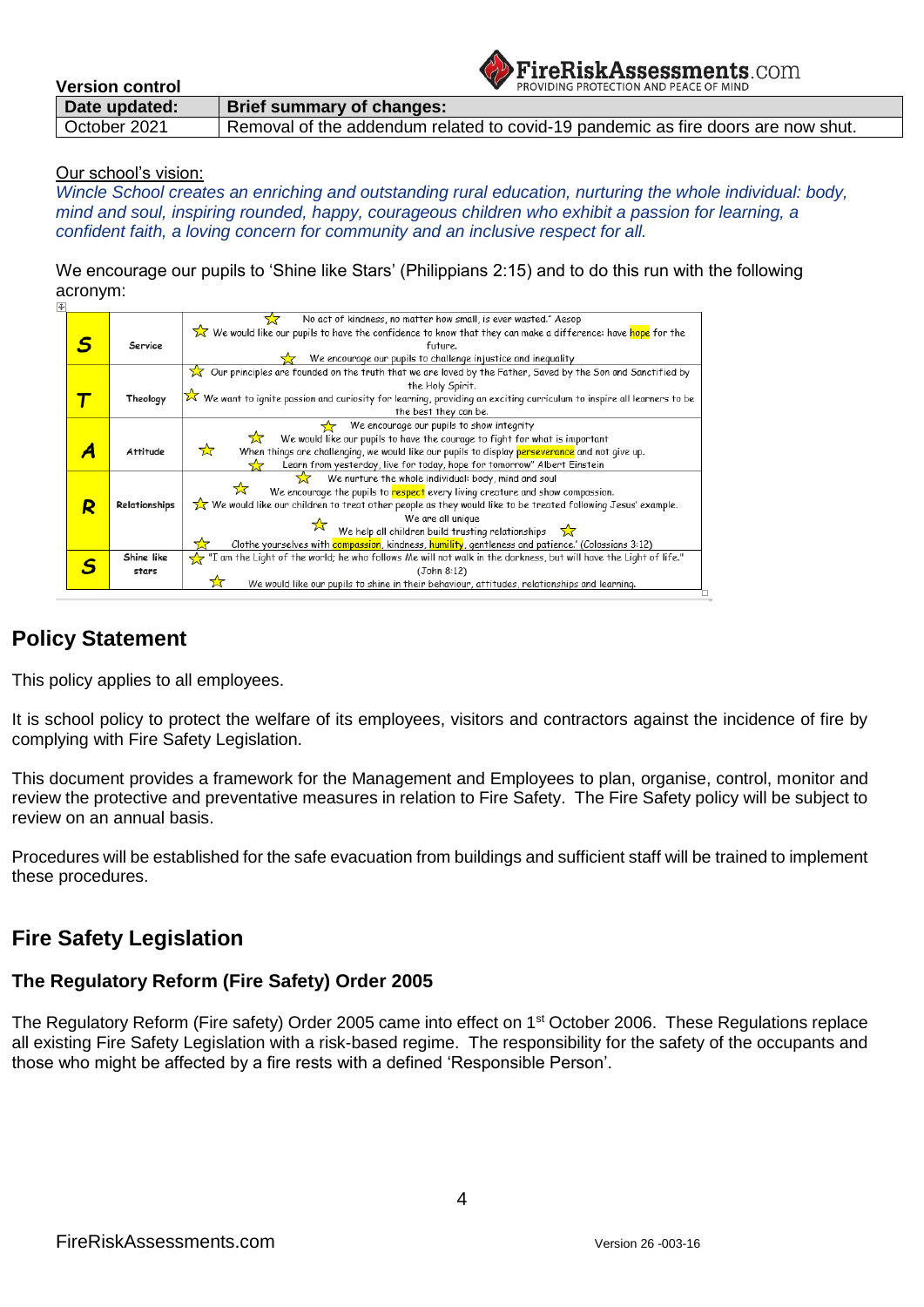#### **Duties of the Responsible Person**



The Responsible Person is to take such general fire precautions that are necessary to ensure the safety of employees, visitors and other relevant persons within and in close proximity to these premises. The General Fire Precautions are detailed as below: -

Reduce the risk of and spread of fire,

Provide a secure and safe means of escape from the building at all times,

Provide means of fighting fires,

Provide means for detecting and giving warning of fire,

Implement measure and actions to be taken in the event of a fire by providing instruction and training of employees and measures to mitigate the effects of fire,

Provide a suitable system of maintenance of all general fire precautionary arrangements.

#### **Management Responsibilities**

The person/s having the responsibility for managing Fire Safety is:

Name: Mrs Sarah Smith

#### **Employee's Responsibility**

Article 23 of the Regulatory Reform (Fire Safety) Order 2005 places a responsibility on every employee. These responsibilities are: -

To take reasonable care for the safety of themselves and others who may be affected by their acts or omissions at work.

To co-operate with their employer in complying with Fire Safety Legislative requirements,

Inform the employer of any situation that would represent a serious and immediate danger to the safety of persons from fire and any shortcoming in the employer's protection arrangements for safety.

#### **Fire Risk Assessment**

The Fire Risk Assessment has been conducted at these premises on behalf of the Responsible Person, by experienced and qualified Fire Safety Consultants, **FireRiskAssessments.com**.

The Fire Risk Assessment will be reviewed on a regular basis or following significant changes to the size, layout and use of the building.

Any temporary structure erected on site must be subject to a Fire Risk Assessment prior to its use. The assessment is to ensure there are no fire hazards and the means of escape are satisfactory for the numbers of persons who are likely to use it.

#### **Reducing the Risk and Spread of Fire**

Through the Fire Risk Assessment process, all fire hazards in the workplace will be identified and the risk of fire evaluated. Taking account of the control measures in place, where applicable, the Fire Safety Manager will maintain all reasonably practical measures to eliminate or control those fire hazards.

The risk of fire is to be reduced by the education of employee's in Fire Prevention and the Fire Risk Assessment process.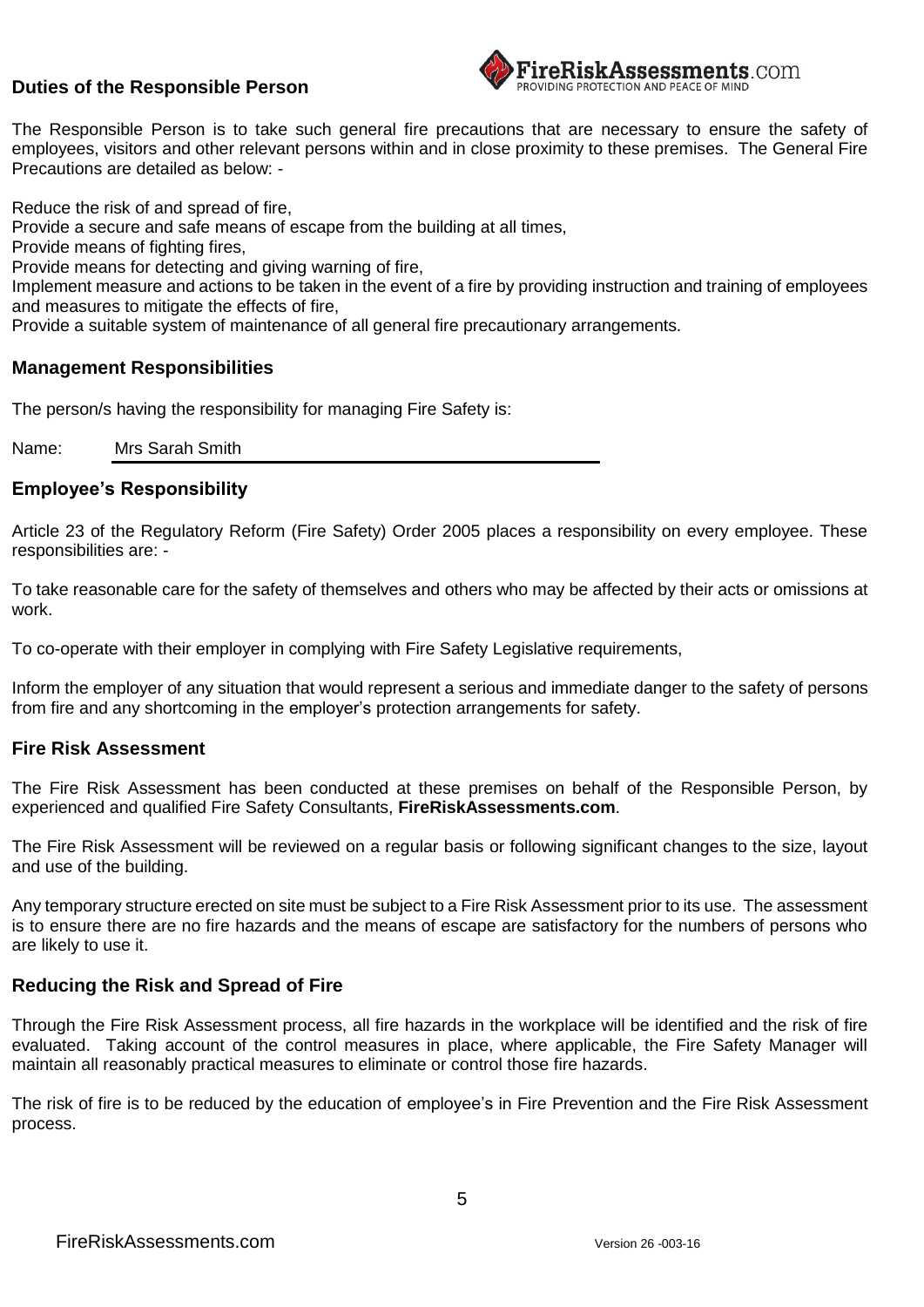

#### **Providing a Safe Means of Escape**

A safe and secure means of escape from all premises will be maintained at all times. During normal working hours the Fire Safety Manager and staff are to ensure that Fire Exit doors are unlocked and available for use at all times the premises are occupied. These doors and the routes to them should be free from obstruction at all times. In addition, the doors must be able to be easily opened without the use of a key regularly inspected and maintained in a good state of repair. Any defects are to be reported to the Fire Safety Manager for action to be taken.

When the fire alarm has actuated, staff and visitors are to be evacuated to the designated Assembly Point, which is:

#### On the school playground

#### **Emergency Lighting**

Emergency lighting is provided in the premises and tested periodically by competent persons in accordance with BS 5266. The results of the tests should be record in the Log Book.

#### **Fire Safety Signs**

Fire Safety signs are provided in buildings to indicate the Emergency Routes and Exits. The signs comply with the Health and Safety (Safety Signs and Signals) Regulations 1996 and BS 5499-4 :2002. All emergency exit routes are to be identified with appropriate Fire Exit signs. All Fire Exit doors display the appropriate Fire Exit sign above them. Signs that show indications of wear are to be reported to the Fire Safety Manager.

#### **Fire Fighting Equipment**

Portable firefighting equipment is provided and strategically sited throughout the buildings. The type, numbers and locations have been selected for the appropriate type of risk. All extinguishers are hung on wall brackets or placed on suitable stands. In addition, all equipment is provided with appropriate signs displaying the type of extinguisher and the category of fire they can be used on. Employees are to make themselves aware of the location of the extinguishers and the information on the signs above them.

Fire extinguishers are subject to a routine Maintenance Contracts. The Maintenance Contractor will put a label on each extinguisher indicating their name and telephone number. In addition, all tests, defects and replacements are to be recorded in the Fire Safety Log Book.

Fire Extinguishers are only to be used by persons who have specific training in their use. The main purpose of this equipment is to assist in the means of escape of a person/s from the building. If a fire is discovered the main focus should be on the operation of the Fire Alarm, calling the Emergency Services and initiating the Fire Evacuation Procedure.

#### **Fire Detection and Warning System**

This building is provided with an electrically operated fire alarm and detection system. The system is subject to periodic testing and maintenance in accordance with BS 5389. The results of the tests must be recorded in the Log Book.

#### **Emergency Plan**

An Emergency Plan is provided for this building. The purpose of the Emergency Plan is to ensure all members of staff are made aware of what to do in the event of a fire occurring and to ensure the safe evacuation of all persons